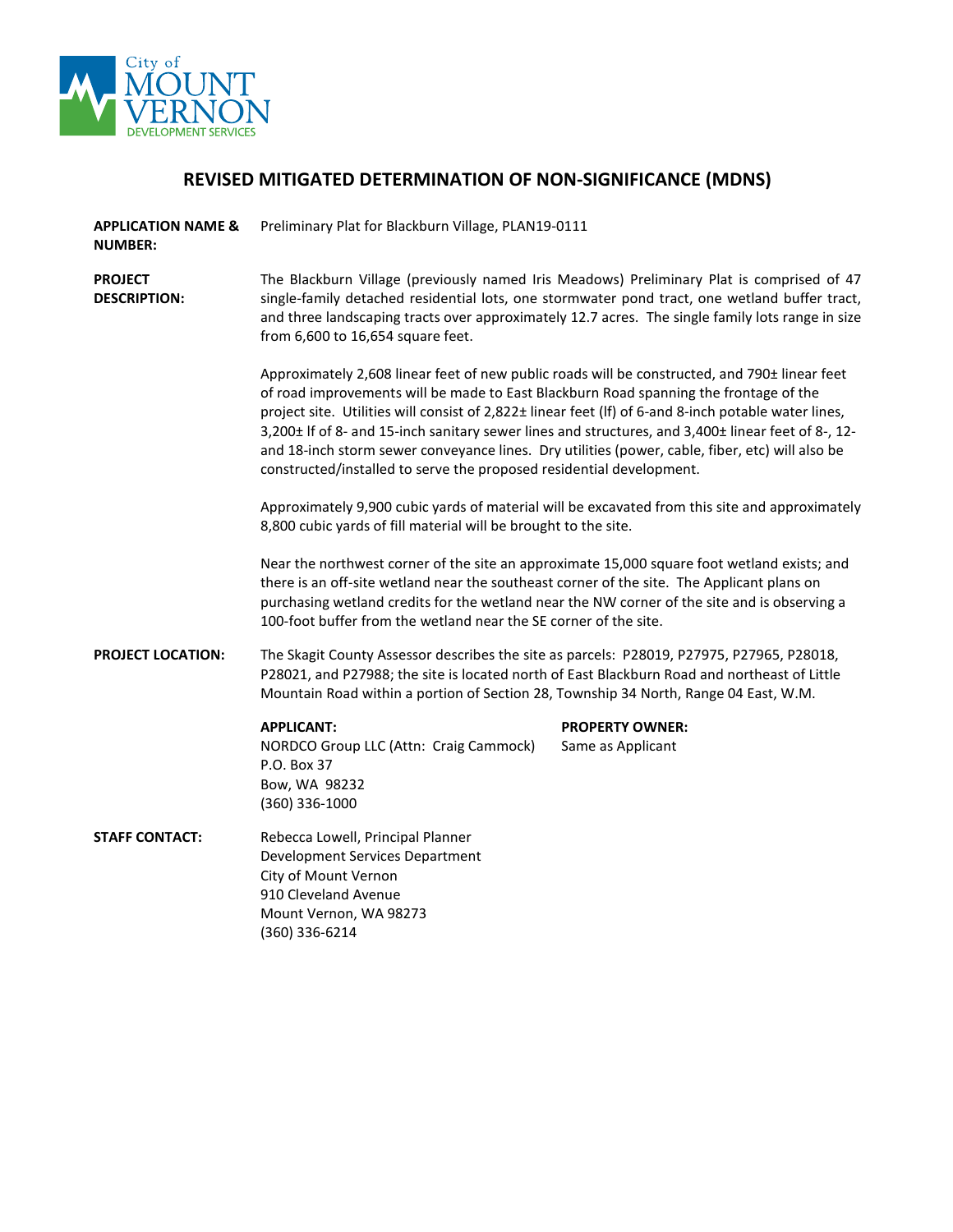The City of Mount Vernon has revised its SEPA threshold mitigated determination of Non-Significance issued on June 15, 2007 in consideration of the following changes:

- 1. The Applicant will be purchasing wetland credits for the on-site wetland located at the northwest corner of the site instead of trying to mitigate potential impacts to this wetland. The 2007 mitigation measures #2, #7, and #8 no longer apply and have been removed.
- 2. Existing conditions topographic information has been submitted. The 2007 mitigation measure #9 has been satisfied and has been removed.
- 3. The Applicant has decided which road connection will be made; and as such, the 2007 mitigation measure #10 no longer applies and has been removed.
- 4. The Applicant will be connecting to South 30<sup>th</sup> Street which means that the 2007 mitigation measure #11 no longer applies and has been removed.
- 5. An updated Transportation Impact Fee has been adopted by the City; and as such, the 2007 mitigation measure #12 no longer applies and has been removed.
- 6. The Applicant has submitted information to the Public Works Department to justify not having to complete the sanitary sewer improvements outlined in the 2007 mitigation measure #14; and as such, it has been removed.

The project proposal has been changed in the below listed ways:

- 1. The number of lots has decreased from 58 to 47.
- 2. The Applicant has obtained rights to construct an extension of 30th Street that will serve the plat.
- 3. The on-site wetland was re-delineated and found to be larger than what existed as part of the 2007 preliminary plat approval. Instead of trying to mitigate impacts to this wetland the Applicant will be purchasing credits from a wetland mitigation bank.
- 4. The stormwater analysis has been redone resulting in a much larger on-site detention pond.

The City has reaffirmed that this proposal will not have a probable significant adverse impact on the environment. An environmental impact statement (EIS) is not required under RCW 43.21C.030(2)(c). This determination is based on the following findings and conclusions:

- 1. The above-listed mitigation measures adequately address potential impacts.
- 2. The Applicant has submitted the following technical reports as part of this new proposal: civil plans, Geotechnical Evaluation, Drainage Report, Traffic Concurrency Report, Archaeological Report, and Wetland Delineation Review and Update.

This "modified" MDNS is issued under WAC 197-11-340(2)(f) and does include additional notice and comment periods. The comment and appeal periods are listed near the end of this notice.

## **CONDITIONS BEING CONSIDERED TO MITIGATE ENVIRONMENTAL IMPACTS:**

- 1. A truck route plan, indicating times of day and days of the week shall be submitted for review and approval by the City Engineer. Peak traffic hours during the A.M. (±7:00 – 9:00) and P.M. (±4:00 – 6:00) are to be avoided.
- 2. A copy of all permits required by agencies other than the City of Mount Vernon shall be submitted to the City prior to construction. The applicant shall consult with the following agencies to ascertain whether or not permits from these agencies are necessary: Federal Corps of Engineers, Washington State Department of Natural Resources, the Washington State Department of Ecology, and the Washington State Department of Fish & Wildlife. This is not an all-inclusive list of agencies that may regulate the activities proposed by the applicant. It is the applicant's sole responsibility to ensure that they are complying with all Federal, State and local permit requirements.
- 3. A detailed erosion control plan is required. Specific emphasis shall be placed on the construction entrance and the protection of existing streets, drainage systems, on-site critical areas and adjacent properties. The Best Management Practices (BMPs) found within the Stormwater Management Manual for Western Washington dated 2005, within Volume II, Chapter 4 shall be implemented on the site. The following erosion hazard mitigation measures shall also be implemented; however, if other measures are deemed necessary by the City they shall also be immediately implemented: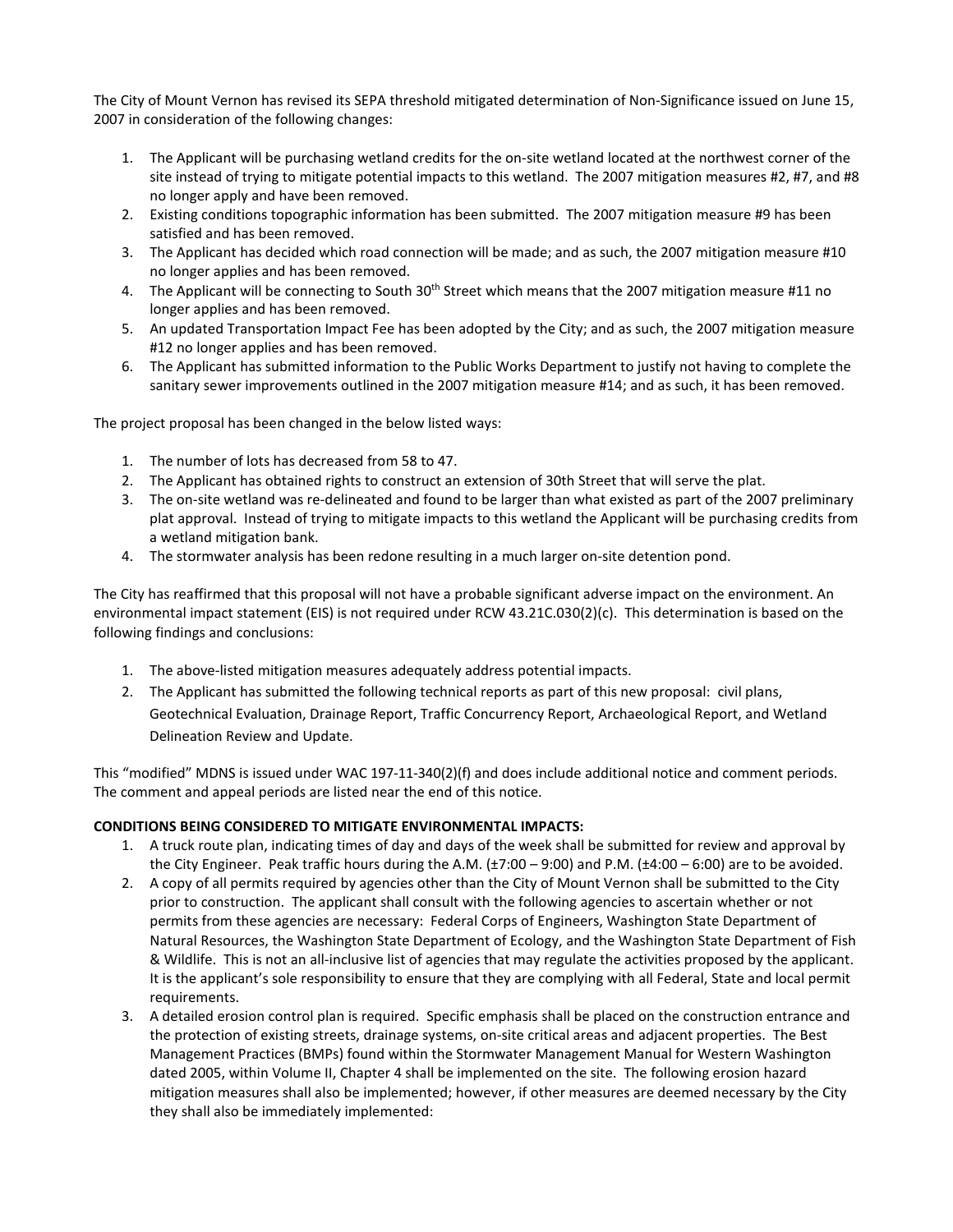- 4. Wetland boundaries must be clearly marked with construction fencing in the field and then inspected by the City prior to commencing any construction activities, i.e. grading, installing utilities, etc. The flagged delineations must be maintained for the duration of the clearing and all construction activities.
- 5. Silt fencing shall be placed around the lower perimeter of the cleared areas. The fencing shall be regularly inspected and maintained as necessary to ensure proper function.
- 6. Site runoff shall be controlled by use of temporary drainage swales with rock check dams directed to temporary sediment and erosion control ponds. Construction entrances shall be stabilized with gravel pads to minimize tracking sediment off site.
- 7. Areas stripped of vegetation during construction shall be mulched and hydroseeded, replanted as soon as possible, or otherwise protected. During winter construction, hydroseeded areas shall be covered with clear plastic to facilitate grass growth.
- 8. Erosion control measures shall be immediately implemented for excavated soils that are stockpiled on the site, including but not limited to: covering the piles with plastic sheeting, the use of low stockpiles in flat areas and the use of straw bales/silt fences around pile perimeters.
- 9. Construction shall proceed during the drier periods of the year. Exceptions may be granted, in writing only, by the Engineering Services Manager and/or the Public Works Director.
- 10. A split rail fence shall be installed along all wetland boundaries and, in a prominent location, a wetland identification sign shall be placed every 150 feet or every platted lot, as applicable. Any proposed alternative to the split rail fence requirement shall be approved by the Community & Economic Development Director.
- 11. The current interior road design does not provide all of the plat lots with a secondary access point (on the current plat lots 1 to 34 do not have a second access point). The plat shall either be changed to include a code compliant secondary emergency vehicle access; or the future buildings on lots without two access points shall be required to install sprinkler systems.
- 12. East Blackburn Road along the project frontage (790± linear feet) shall be improved with a ¾ street improvement of a Minor Arterial. A ¾ street improvement consists of sidewalk, curb, gutter, all utilities, and appurtenances, and one-half of the ultimate pavement width on the development side of the right-of-way, plus a minimum 14-foot pavement width on the opposite side of the street. Additionally, the 390± linear foot portion of South 30th shall be improved with a ¾ street improvement of an Urban Collector.
- 13. The intersection of East Blackburn and Little Mountain Roads shall have traffic control measures installed and travel lanes reconfigured at the direction of the Engineering Services Manager.
- 14. Utility lines shall not be located within three feet of the 4-foot wide area where street trees will be installed.
- 15. An 8-foot wide sidewalk shall be installed on the east and south sides of Maddox Creek Road. This 8-foot wide sidewalk shall connect to an 8-foot wide paved trail in a 10-foot wide (minimum) tract that shall connect to East Blackburn Road. The portion of the future trail not within to-be dedicated right-of-way shall be dedicated for public access with the final plat.
- 16. This project includes improvements to 30th Street. All areas of 30th Street within the project shall be included in the drainage study; and the stormwater report submitted with the application shall be revised to include the project's complete drainage basin.
- 17. A perimeter drain shall be installed along the entire north side of the plat with the exception of the area to the north of the stormwater pond.
- 18. At any point during the first year following final plat approval the City's Engineering and/or Fire Departments shall be able to require that new traffic control signs be installed within the plat or adjacent to off-site road improvements that the plat was responsible for constructing if either department deems additional signs necessary. The applicant shall be responsible for installing the new traffic control signs within 30 days of an official request from the City to do so. To ensure that the new signs will be promptly installed, prior to final plat approval, the applicant shall provide the City with a financial security (bond, letter of credit, et cetera) in the amount of 150% of the actual cost for the existing traffic control signs and the cost of the installation of these signs.
- 19. The wetland buffer from the easterly adjoining property that extends onto the subject site shall be located within a separate tract and not be part of a residential lot. In addition, a split rail fence and wetland signage shall be placed along the landward edge of the wetland buffer area.
- 20. Any person engaged in ground disturbing activity who encounters or discovers historical and/or archeological materials in or on the ground shall:
	- a. Immediately cease any activity which may cause further disturbance;
	- b. Make a reasonable effort to protect the area from further disturbance; and,